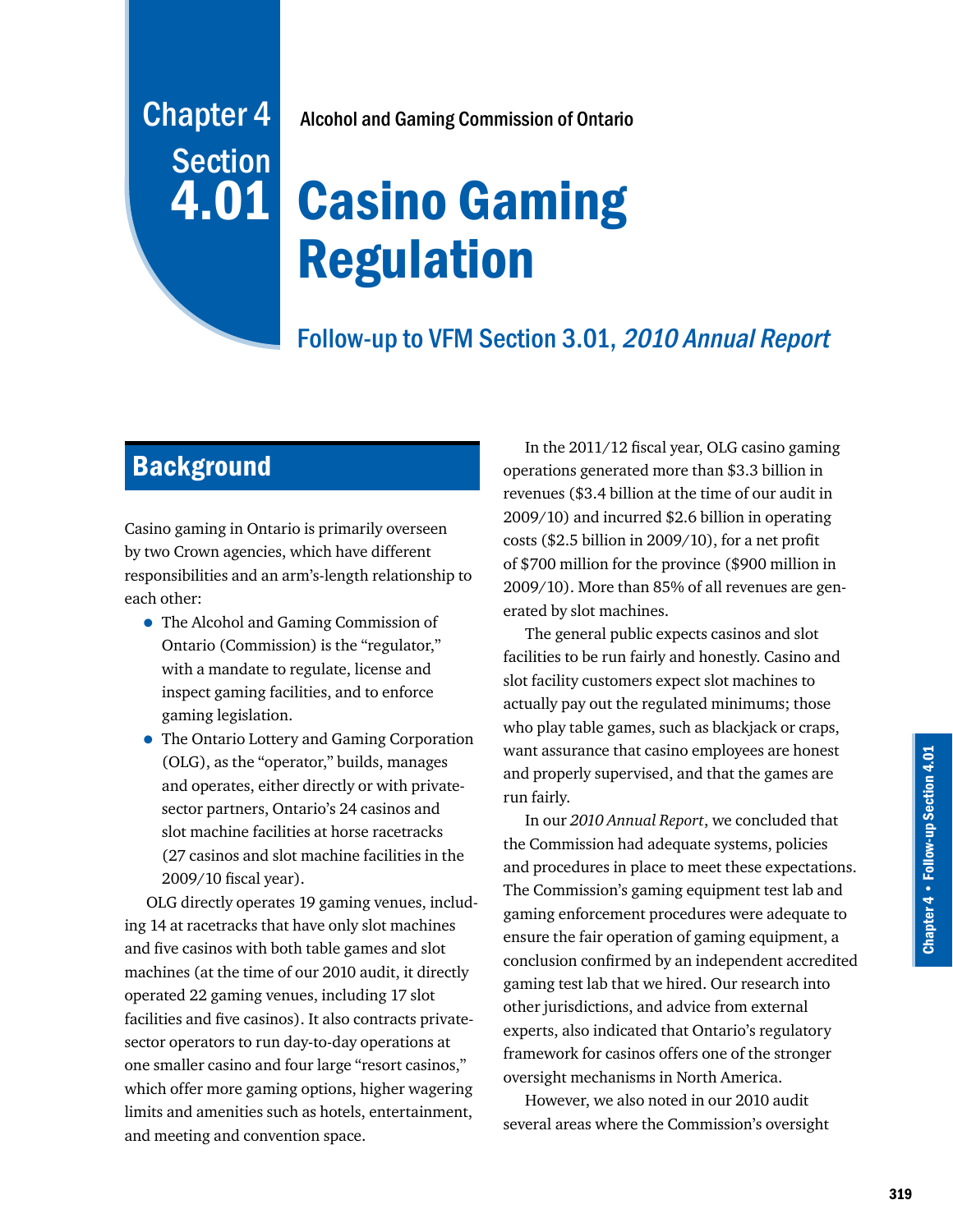procedures and gaming transparency could be enhanced, as follows:

- Slot machine patrons are very interested in the actual payout ratio and in whether these payout percentages vary depending on the machine type and denomination (for example, a one-dollar or a penny machine). Some U.S. jurisdictions such as Nevada provide this information, but Ontario did not.
- We noted that patrons would find it difficult to locate information on the maximum prize payout on certain slot machines—an important disclosure should the machine malfunction and erroneously award a multimillion-dollar jackpot, as occurred twice in the two years prior to our audit. In addition, the Commission did not require casinos to post the odds of winning a jackpot on slot machines.
- In the 2008/09 fiscal year, commission inspectors at three of four gaming facilities could not meet their goal of inspecting every slot machine once a year. In addition, the Commission's gaming audit and compliance inspectors were behind schedule in verifying that gaming facilities complied with approval requirements and their own internal control manuals.
- In determining registration eligibility for suppliers and gaming employees, the Commission had no policy for dealing with conflicts of interest involving related employees working in the same casino. It relied, instead, on casino and slot facility operators to deal with these situations.

In a related issue, estimates in the 2009/10 fiscal year were that Ontario residents spent about \$400 million annually on foreign-based Internet gaming websites. Foreign gaming operators do not share their revenues with the province, and the Commission has no mandate to regulate Internet gaming. To help address this, British Columbia and Quebec now offer Internet gaming, and, at the time of our 2010 audit, OLG indicated that it planned to introduce Internet gaming in 2012.

We made a number of recommendations for improvement and received commitments from the Commission that it would take action to address our concerns.

# Status of Actions Taken on Recommendations

At the time of our follow-up, the Commission had taken action on several of the recommendations we made in 2010; however, others are taking more time to implement. The Commission is in the process of implementing a new approach to regulating gaming that aims to target higher-risk areas and to set standards while increasing operational flexibility for gaming operators by allowing them to develop their own control activities and business processes. The Commission has completed a series of risk assessments related to casino gaming facilities and expects to begin introducing new standards and requirements by 2013. As a result of the Commission's development of a new regulatory approach, which is an ongoing and evolving process, a few of our recommendations have yet to be substantially addressed.

The current status of action taken on each of our recommendations is as follows.

## CONTROLS OVER GAMES

#### Recommendation 1

*To provide more useful information to slot machine patrons and better communicate its role in ensuring the integrity of gaming in Ontario, the Alcohol and Gaming Commission of Ontario (Commission) should:*

• *make public the minimum 85% slot machine payout percentage, a range of actual payouts, and the Commission's role in overseeing this, similar to the public disclosures made in Nevada and New Jersey; and*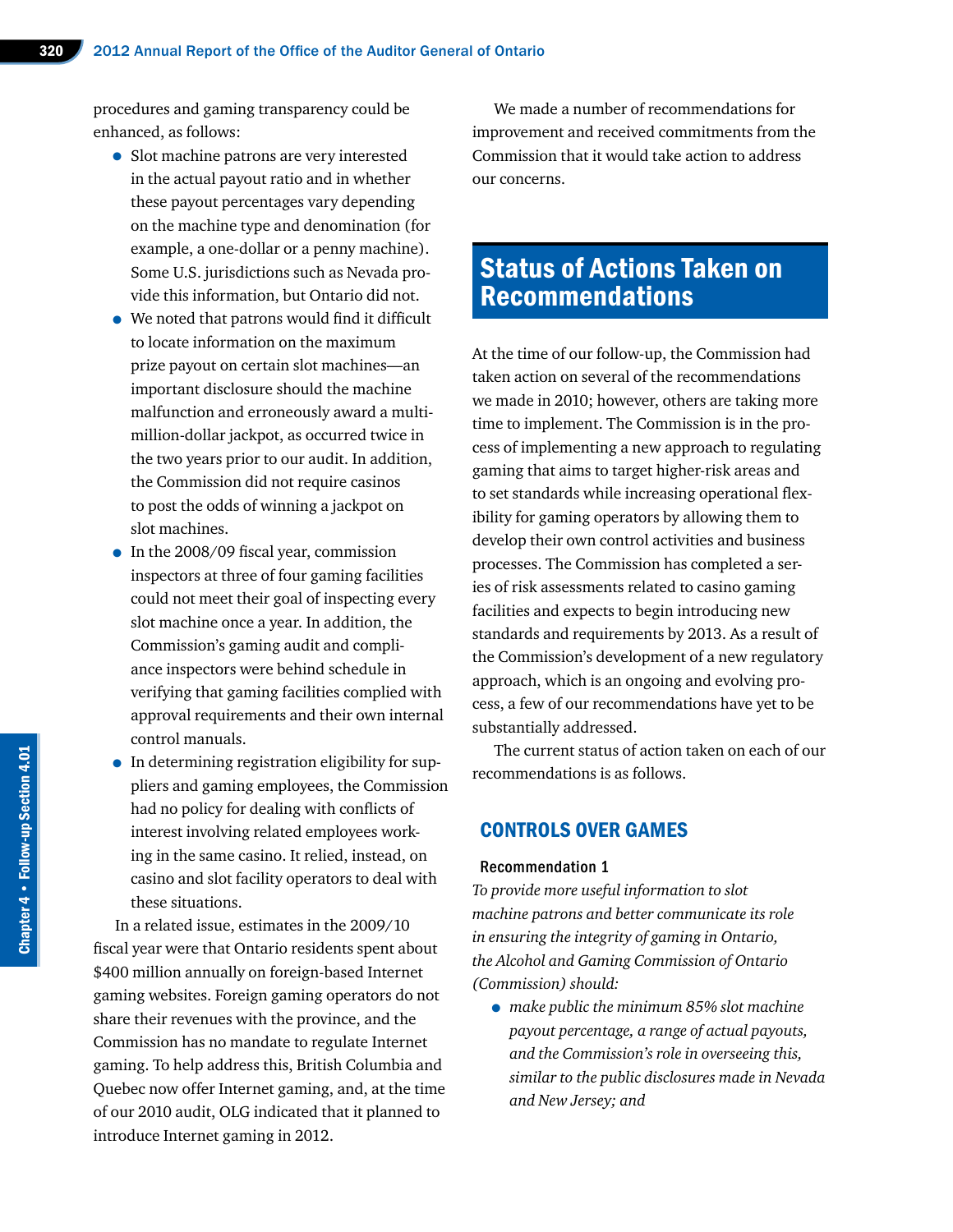• *review its standards and approval processes for new and existing slot machines to ensure that the maximum prize payouts and odds of winning are clearly disclosed or readily obtainable on each machine.*

*To enhance its already strong controls over electronic gaming equipment, the Commission should:*

- *assess the reasons for its Electronic Gaming Branch not meeting its goal of inspecting all slot machines annually and, using a risk-based approach, assess the implications of this but also the need for an annual 100% inspection practice; and*
- *regularly audit its inventory controls over security seals intended to prevent tampering with electronic gaming equipment to ensure that proper accounting is in place and that unaccounted-for seals are immediately detected and investigated.*

*In addition, to ensure consideration of key risk factors relating to table games, the Commission should reassess its approval requirements for surveillance plans, including minimum surveillance staff levels at gaming facilities. To ensure that gaming operators' staff who work in key risk areas, such as table game dealers and surveillance staff, have sufficient training, the Commission should consider whether it should require casino staff to meet predefined standards of training and competency.*

#### **Status**

The Commission advised us at the time of our follow-up that it was still reviewing current policies on casino gaming facilities. It also said that the new standards and requirements that casino operators must meet would begin being implemented in 2013, although a date for establishing a standard for communicating maximum prize payouts and odds of winning to slot players had not been set. In the meantime, information on the minimum 85% expected payout percentage is now currently available to the public on the Commission and OLG websites.

The Commission also developed risk-evaluation criteria for identifying slot machines that require

inspection. We were advised that the Commission does not have a policy to physically inspect 100% of the devices annually. Instead, using the risk-based approach, it carries out targeted inspections of machines identified as high priority. These include new machines, those that have been converted or changed in any way that might affect the integrity of the game, and those being removed from service. In addition, the Commission conducts risk-based random inspections on installed gaming equipment. We were informed that the Commission is up to date on its risk-based inspections of gaming equipment.

The Commission has also updated its control procedures over security seals to include new procedures at every gaming facility. At the end of each month, an electronic gaming inspector physically counts all unused seals, and a regional manager reviews a report that identifies all currently applied seals and highlights any suspicious numbers for further investigation. In addition, the Commission updated the Slot History System database in July 2011 to keep a historical record of all seals entered into the system so as to be able to reconcile them. We visited one slot facility and found that new inventory controls over seals were in place as required.

The Commission has initiated a number of pilot projects in the development of the standards-based approach to gaming regulation, including a regulatory review of surveillance plan requirements. While the standards and requirements being developed do not specifically address surveillance staffing levels or casino staff training and competency, the Commission did change existing requirements so that performance reporting of employees now includes their adherence to required procedures. We were also informed that risks related to the competency of table game dealers have been identified, with further relevant standards and requirements to be developed as part of the Commission's review of policies over gaming facilities taking place at the time of our follow-up.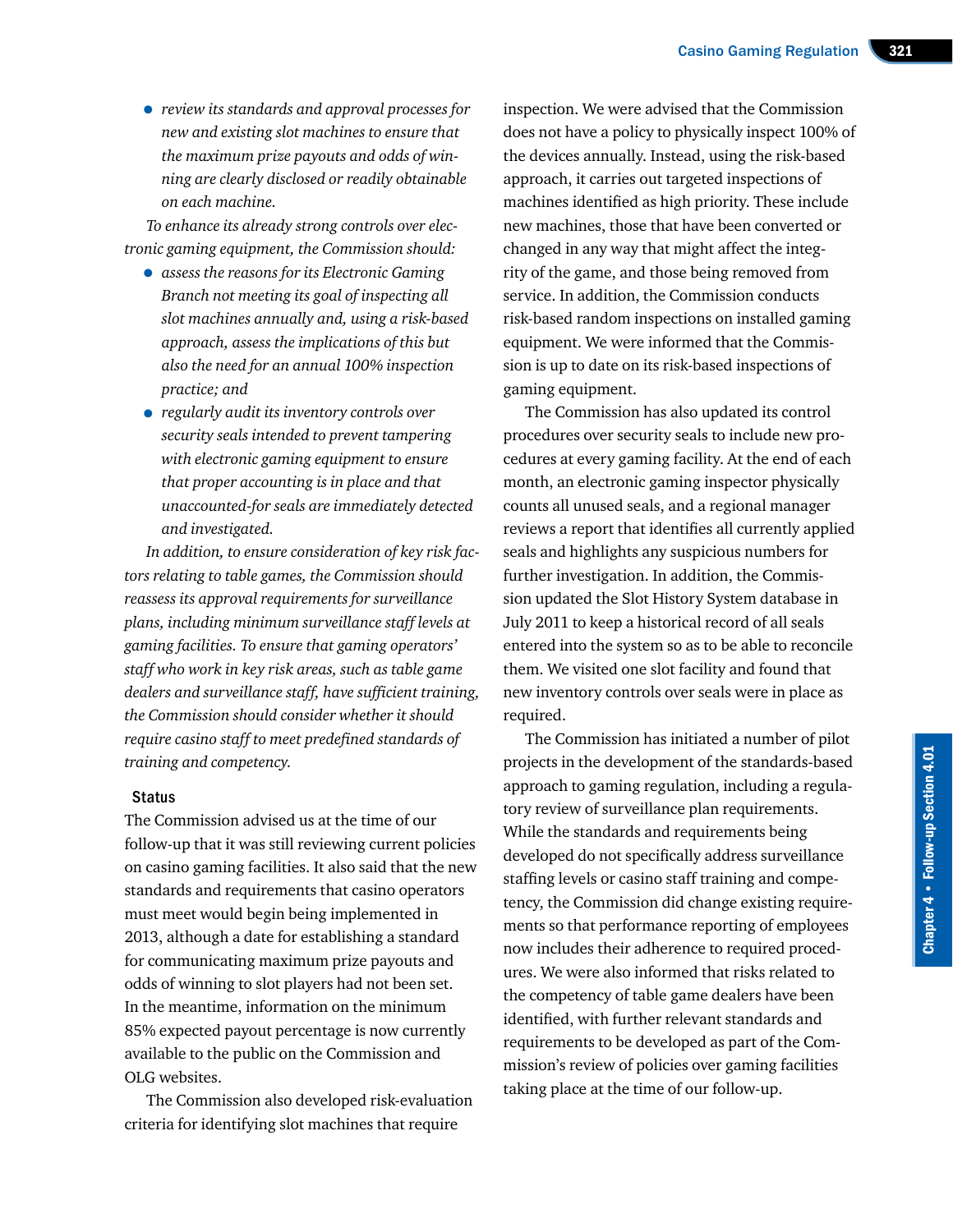## GAMING AUDIT AND COMPLIANCE

#### Recommendation 2

*Given that Ontario's gaming industry is mature and there is a high level of gaming facility compliance with its regulatory requirements, the Alcohol and Gaming Commission of Ontario (Commission) should develop comprehensive control-risk frameworks that would allow gaming facilities to be assessed individually for risk. Such a framework would allow the Commission to cost-effectively focus more of its regulatory oversight on higher-risk facilities and less on lower-risk ones and yet still achieve a prudent level of oversight. In developing these frameworks, the Commission should also assess the reasons for and the potential impact of its audit and compliance staff not achieving the targeted number of audits and inspections of gaming facilities.*

#### **Status**

The Commission has implemented a three-phase risk-based approach for conducting audits of gaming facilities.

First, it developed an industry-wide risk assessment in November 2009 for all gaming sites, leading to the creation of a risk profile for each individual site. Based on the risk profiles, more frequent audit cycles were established for higher-risk sites. We were informed that the risk profiles are also updated on a quarterly basis using the latest available information.

Second, various operations within a specific gaming site with a greater risk of non-compliance were identified to allow the Commission to focus its resources not only on sites determined to be higher risk, but more specifically on the internal operations, such as surveillance, table games, and cashiering, of each site deemed to be higher risk.

The Commission informed us that in June 2012, it implemented the third phase of the updated audit approach, which involves determining the key controls to be selected for testing. In light of the government's 2012 Budget, which announced the government's intention to explore the further privatization of OLG casino facility operations, the

Commission advised us it would take new operators into account in developing its new risk-based audit approach, with implementation planned for 2013.

In addition, the Commission has been developing an integrated audit model in conjunction with OLG's internal auditors to enhance audit efficiency and effectiveness and to minimize overlap of the overall audit function between the two agencies. We were informed that, because of shifting government and OLG priorities, the time frame for completion of this integrated model had not been finalized.

## GAMING SUPPLIER AND EMPLOYEE REGISTRATION

#### Recommendation 3

*To ensure that registration and renewal processes meet adequate standards for timely completion and consistent quality, the Alcohol and Gaming Commission of Ontario should:*

- *complete its risk-based assessment for streamlining procedures, and establish benchmarks and management tracking reports for registration and renewal processing times; and*
- *establish a policy defining what could constitute potential conflict-of-interest situations involving gaming assistants and what situations could prove problematic.*

#### **Status**

The Commission implemented a new three-stage risk-based process in September 2011 to streamline the registration and renewals process for gaming suppliers and employees. The first stage establishes basic eligibility and determines whether further investigation is required using a scorecard to assess risk. If an applicant's level of risk is scored high, the Investigations and Enforcement Branch conducts a more rigorous inquiry, collecting more in-depth information through interviews and/or a full background review. The final stage involves a decision about whether to issue the registration or renewal. We were informed that the Commission will undertake a comprehensive assessment of the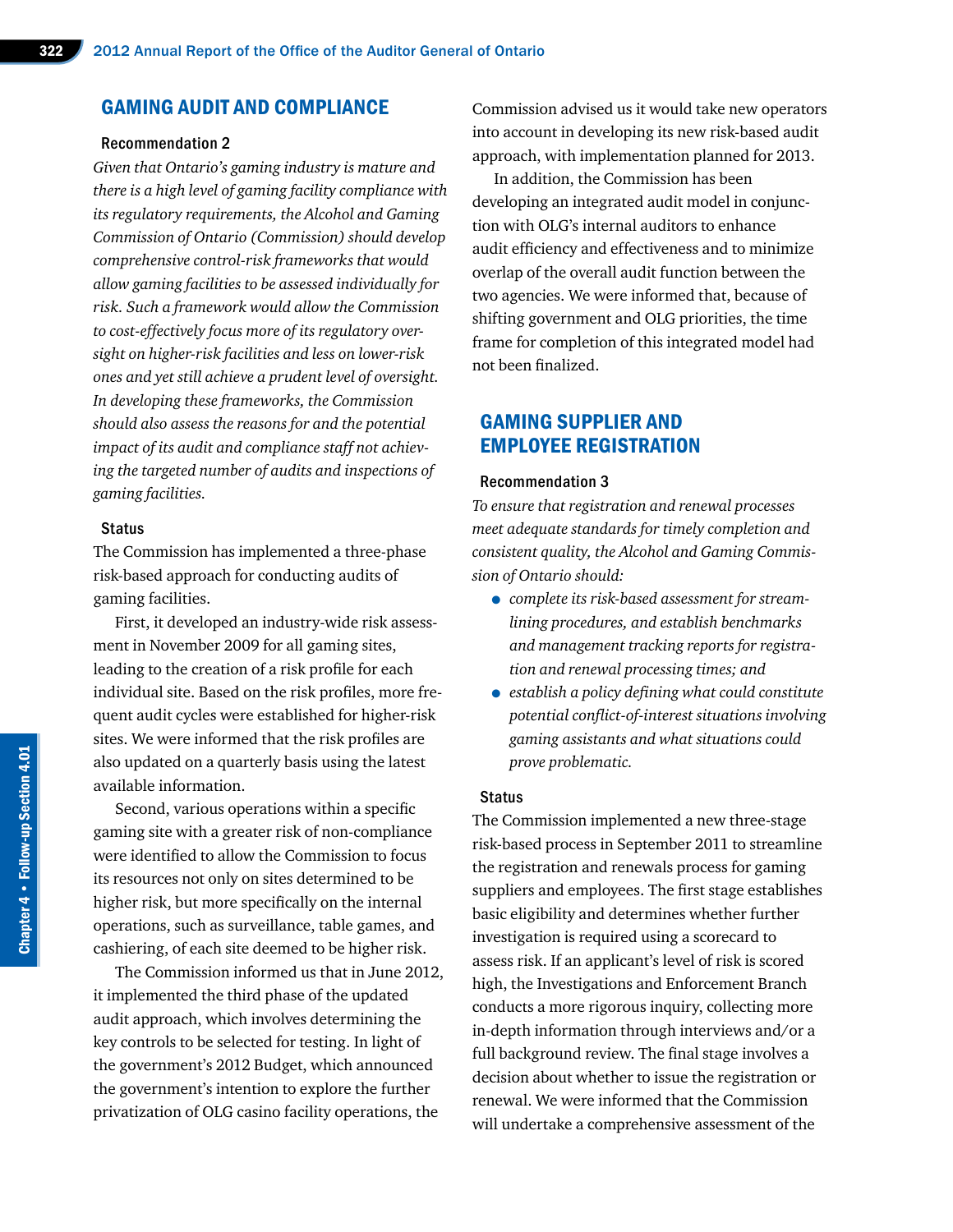new streamlined process after it has been in place for one year.

The Commission also developed the Casino Gaming Performance Measures Dashboard as a performance management tracking and benchmarking tool. The Dashboard is used to report on the overall performance of the Commission against key indicators, including registration and renewal processing times. Benchmarks for the performance indicators have been established, and when targets are not met, management investigates the causes and makes operational adjustments as required. In addition, monthly reports using information from the Dashboard—such as the number of licences and registrations issued as well as average turnaround times for processing—are prepared for the Commission's Board of Directors and also distributed to senior management.

The Commission has yet to establish any policies covering potential conflicts of interest involving gaming assistants. We were advised that these standards and requirements are being developed as part of the Commission's overall move toward a standards-based approach to regulation.

## SELF-EXCLUSION PROGRAM

#### Recommendation 4

*To ensure that gaming facilities adequately deal with patrons who may have a problem with or an addiction to gambling and those who participate in a self-exclusion program, the Alcohol and Gaming Commission of Ontario should develop minimum standards, policies, and procedures related to selfexclusion for use in Ontario's gaming facilities. It should also implement a process of periodically reviewing gaming facilities' compliance with these requirements.*

#### **Status**

The Commission advised us that it consulted with key stakeholders regarding various elements of selfexclusion and whether those elements should be included in policies and programs approved by the Board. We were informed that as a result of the con-

sultations and a scan of best practices across various Canadian and foreign jurisdictions, Responsible Gaming Standards are currently being developed that will also address self-exclusion programs. For example, the standards will require gaming operators to offer a voluntary self-exclusion program, terminate the OLG accounts of self-excluded persons, remove them from mailing lists, and withhold all incentives and promotions for OLG products and services during the period of self-exclusion. The Commission expects the new standards to begin being implemented in 2013, although a date for a standard on self-exclusion programs has not been set. In the meantime, we were informed that all sites currently operate a self-exclusion program that is largely consistent with the standards and requirements that will ultimately be put in place.

We were advised that along with the development of standards, self-exclusion programs will be examined on an ongoing basis using appropriate regulatory assurance activities such as audits and inspections.

### PERFORMANCE REPORTING

#### Recommendation 5

*In order to provide the public, including gaming facilities' patrons, with meaningful information on its regulatory activities, the Alcohol and Gaming Commission of Ontario should research other gaming jurisdictions' best practices in public reporting, and expand the information published in its annual report and website to ensure that it provides information of use to gaming patrons and to the public with respect to its key regulatory activities and results, as well as performance information that demonstrates the Ontario gaming industry's competitiveness and integrity.*

#### **Status**

Although no research was undertaken by the Commission on best practices in public reporting in other jurisdictions, the Commission has developed a Casino Gaming Performance Measures Dashboard that it now uses to report on its overall oversight of